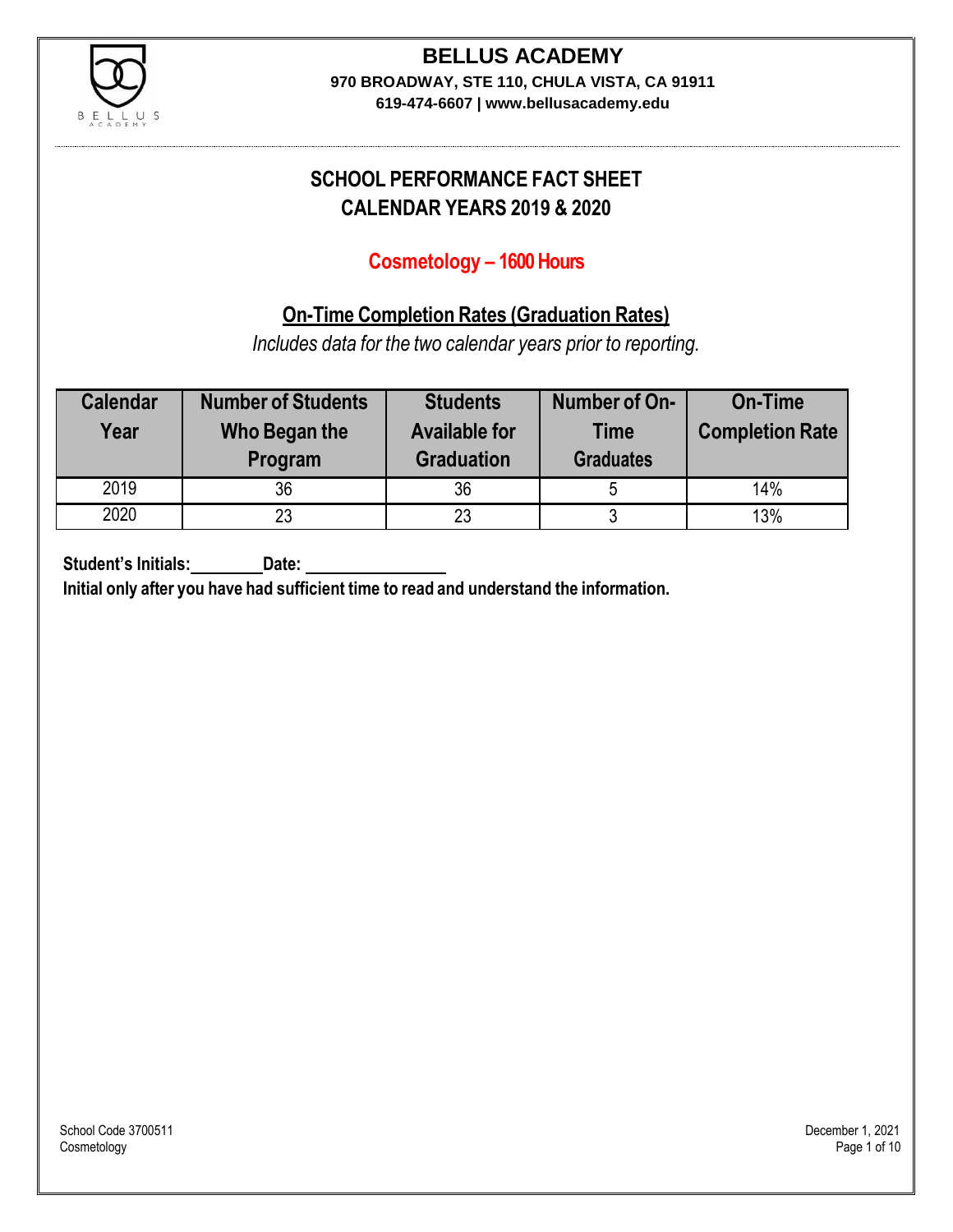

#### **Job Placement Rates** *(includes data for the two calendar years prior to reporting)*

| <b>Calendar</b> | <b>Number of</b> | <b>Number of</b> | <b>Graduates</b>     | <b>Graduates</b> | <b>Placement Rate %</b> |
|-----------------|------------------|------------------|----------------------|------------------|-------------------------|
| Year            | <b>Students</b>  | <b>Graduates</b> | <b>Available for</b> | Employed in the  | <b>Employed in the</b>  |
|                 | Who              |                  | <b>Employment</b>    | <b>Field</b>     | <b>Field</b>            |
|                 | <b>Began</b>     |                  |                      |                  |                         |
|                 | Program          |                  |                      |                  |                         |
| 2019            | 36               | 23               | 20                   | 20               | 100%                    |
| 2020            | 23               | 11               | 11                   |                  | 36%                     |

You may obtain from the institution a list of the employment positions determined to be in the field for which a student received education and training by contacting the Admissions Representative at this institution.

#### **Gainfully Employed Categories** *(includes data for the two calendar years prior to reporting)*

| <b>Calendar Year</b> | <b>Graduate Employed</b><br>in the Field<br>20-29 Hours Per<br><b>Week</b> | <b>Graduates Employed in the</b><br><b>Field at Least 30 Hours Per</b><br><b>Week</b> | <b>Total Graduates</b><br><b>Employed in the</b><br><b>Field</b> |
|----------------------|----------------------------------------------------------------------------|---------------------------------------------------------------------------------------|------------------------------------------------------------------|
| 2019                 |                                                                            | 10                                                                                    | 10                                                               |
| 2020                 |                                                                            |                                                                                       |                                                                  |

## **Part-Time vs. Full-Time Employment**

#### **Single Position vs. Concurrent Aggregated Position**

| <b>Calendar Year</b> | <b>Graduates</b><br><b>Employed in the</b><br><b>Field in a Single</b><br><b>Position</b> | Graduates Employed in the<br><b>Field in Concurrent</b><br><b>Aggregated Positions</b> | <b>Total Graduates</b><br><b>Employed in the</b><br><b>Field</b> |
|----------------------|-------------------------------------------------------------------------------------------|----------------------------------------------------------------------------------------|------------------------------------------------------------------|
| 2019                 | 10                                                                                        |                                                                                        | 10                                                               |
| 2020                 |                                                                                           |                                                                                        |                                                                  |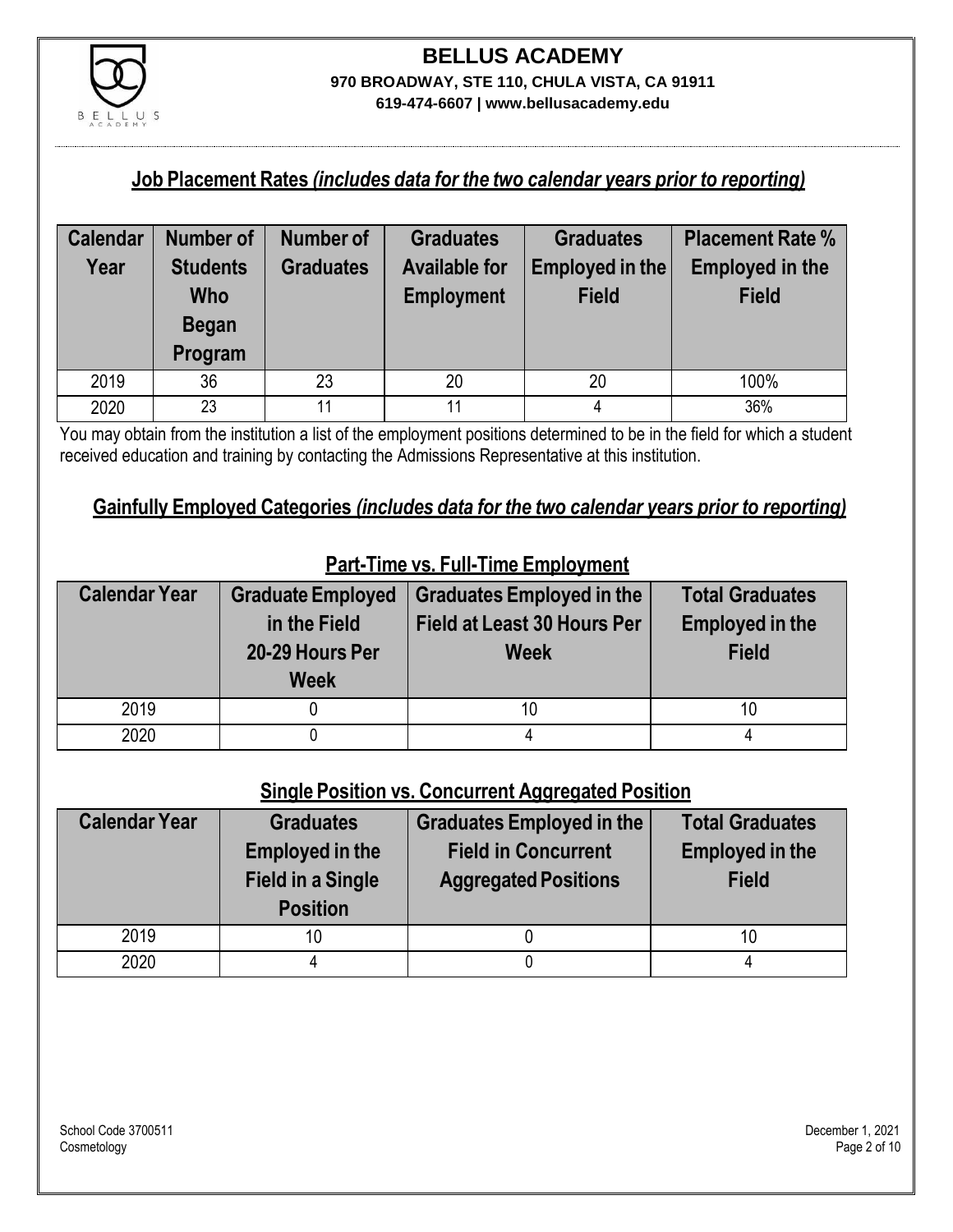

## **BELLUS ACADEMY 970 BROADWAY, STE 110, CHULA VISTA, CA 91911**

**619-474-6607 | www.bellusacademy.edu**

## **Self-Employed / Freelance Positions**

| <b>Calendar Year</b> | <b>Graduates Employed who are Self-</b><br><b>Employed or Working Freelance</b> | <b>Total Graduates</b><br><b>Employed in the Field</b> |
|----------------------|---------------------------------------------------------------------------------|--------------------------------------------------------|
| 2019                 |                                                                                 | 20                                                     |
| 2020                 |                                                                                 |                                                        |

### **InstitutionalEmployment**

| <b>Calendar Year</b> | <b>Graduates Employed in the Field who are</b><br><b>Employed by the Institution, an Employer</b><br>Owned by the Institution, or an Employer<br>who Shares Ownership with the | <b>Total Graduates</b><br><b>Employed in the Field</b> |  |
|----------------------|--------------------------------------------------------------------------------------------------------------------------------------------------------------------------------|--------------------------------------------------------|--|
|                      | Institution.                                                                                                                                                                   |                                                        |  |
| 2019                 |                                                                                                                                                                                | 10                                                     |  |
| 2020                 |                                                                                                                                                                                |                                                        |  |

**Student's Initials:** Date:

**Initial only after you have had sufficient time to read and understand the information.**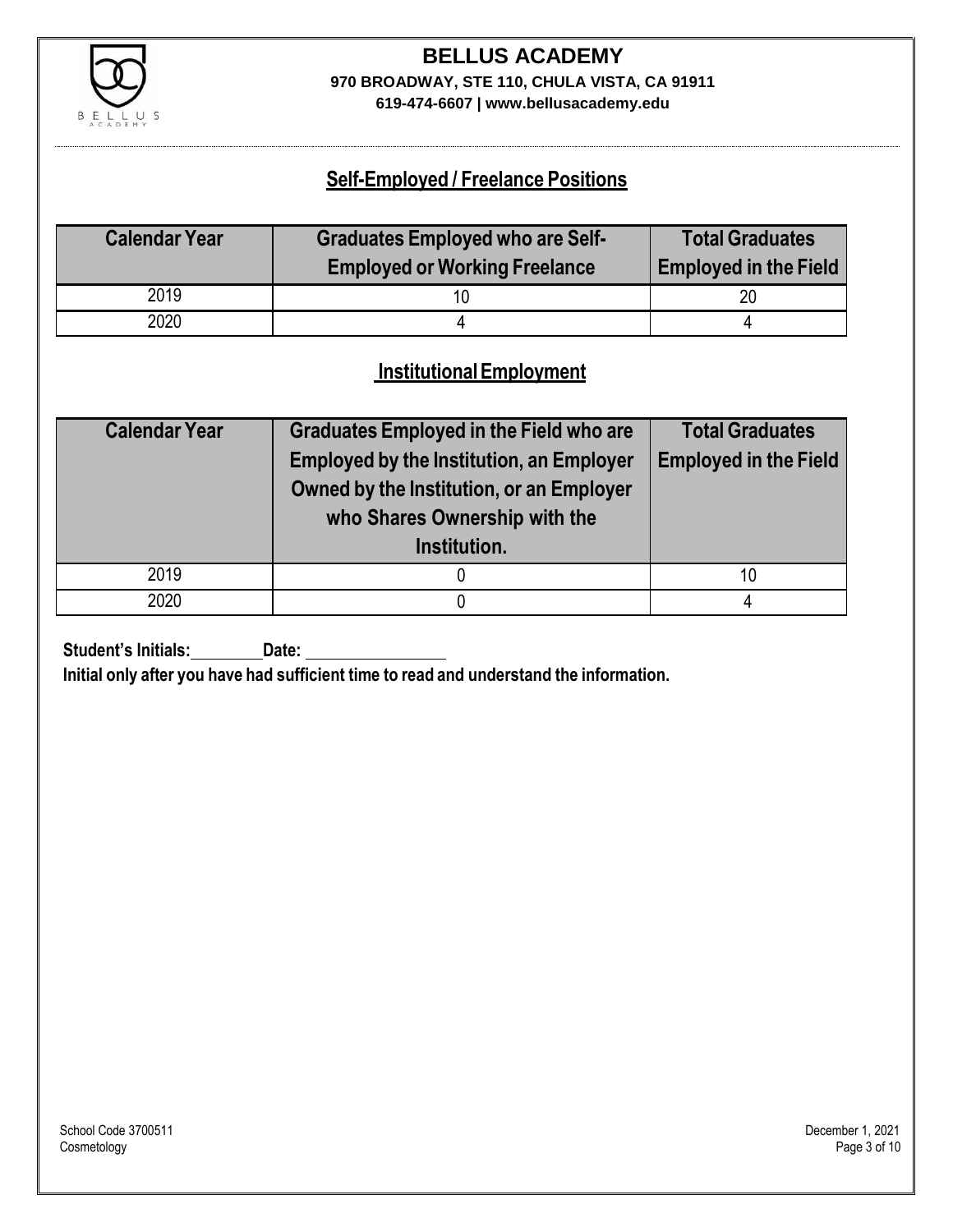

#### **License Examination Passage Rates** *(includes data for the two calendar years prior to reporting)*

| <b>Calendar</b><br>Year | Number of<br><b>Graduates in</b><br><b>Calendar Year</b> | Number of<br><b>Graduates</b><br><b>Taking Exam</b> | <b>Who</b><br><b>Number</b><br><b>First</b><br><b>Passed</b><br><b>Available Exam</b><br>Exam | <b>Number Who</b><br><b>Failed First</b><br><b>Available</b><br>Exam | <b>Passage</b><br><b>Rate</b> |
|-------------------------|----------------------------------------------------------|-----------------------------------------------------|-----------------------------------------------------------------------------------------------|----------------------------------------------------------------------|-------------------------------|
| 2019                    | 23                                                       | 19                                                  | 19                                                                                            |                                                                      | 100%                          |
| 2020                    |                                                          |                                                     | ว<br>J                                                                                        |                                                                      | 50%                           |

Licensure examination passage data is not available from the state agency administering the examination. We are unable to collect data from 0 graduates.

**Student's Initials: Date: Initial only after you have had sufficient time to read and understand the information.**

School Code 3700511 December 1, 2021<br>Cosmetology December 1, 2021 Cosmetology Page 4 of 10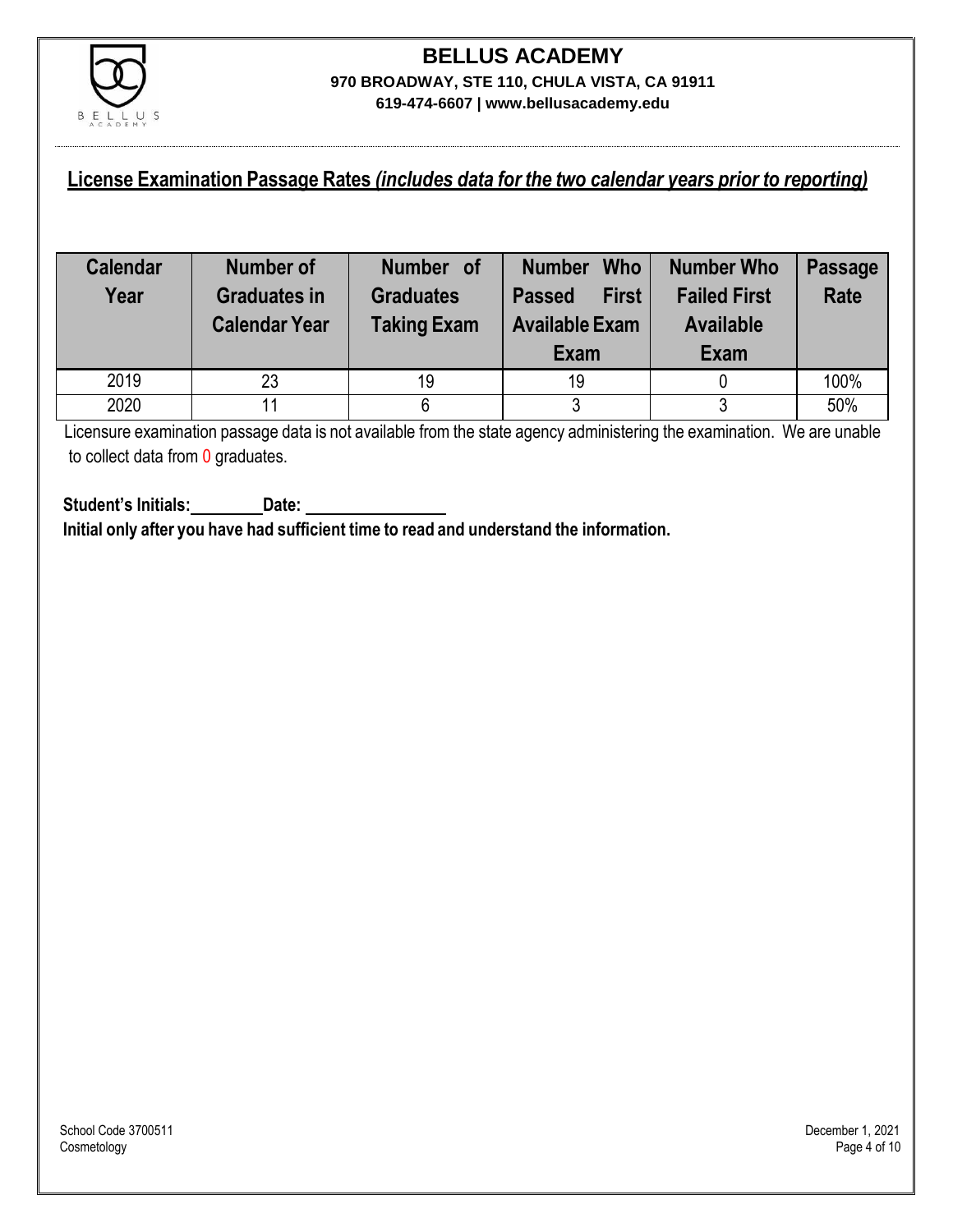

#### **Salary and Wage Information** *(includes data for the two calendar years prior to reporting)*

#### **Annual salary and wages reported for graduates employed in the field.**

| <b>Calendar</b> | <b>Graduates</b>     | <b>Graduates</b>   |                   |                                                                                                                                                                                                                               | $ $20,001 $ \$35,001 $ $40,001 $45,001 $ No Salary |
|-----------------|----------------------|--------------------|-------------------|-------------------------------------------------------------------------------------------------------------------------------------------------------------------------------------------------------------------------------|----------------------------------------------------|
| Year            | <b>Available for</b> | <b>Employed in</b> |                   |                                                                                                                                                                                                                               | <b>Information</b>                                 |
|                 | <b>Employment</b>    | <b>Field</b>       | \$25,000 \$40,000 | $ $45,000$ \s50,000 \s50,000 \end{br \text{\sigma_0 \sigma_0 \end{br \text{\sigma_0 \end{br \text{\sigma_0 \end{br \text{\sigma_0 \end{br \text{\sigma_0 \end{br \text{\sigma_0 \end{br \text{\sigma_0 \end{br \text{\sigma_0 | <b>Reported</b>                                    |
| 2019            | 20                   | 20                 |                   |                                                                                                                                                                                                                               | 20                                                 |
| 2020            |                      |                    |                   |                                                                                                                                                                                                                               |                                                    |

A list of sources used to substantiate salary disclosures is available from the school. Wage and salary data was gathered using the following data: Graduate Employment verification. Additional wage and salary information may be found on the Bureau of Labor Statistics O\*Net websites for each discipline at:

#### Cosmetology

[http://www.careerinfonet.org/occ\\_rep.asp?optstatus=011000000&soccode=395012&id=1&nodeid=2&stfips=06&search](http://www.careerinfonet.org/occ_rep.asp?optstatus=011000000&soccode=395012&id=1&nodeid=2&stfips=06&search=Go) [=Go](http://www.careerinfonet.org/occ_rep.asp?optstatus=011000000&soccode=395012&id=1&nodeid=2&stfips=06&search=Go)

**Student's Initials: Date: Initial only after you have had sufficient time to read and understand the information.**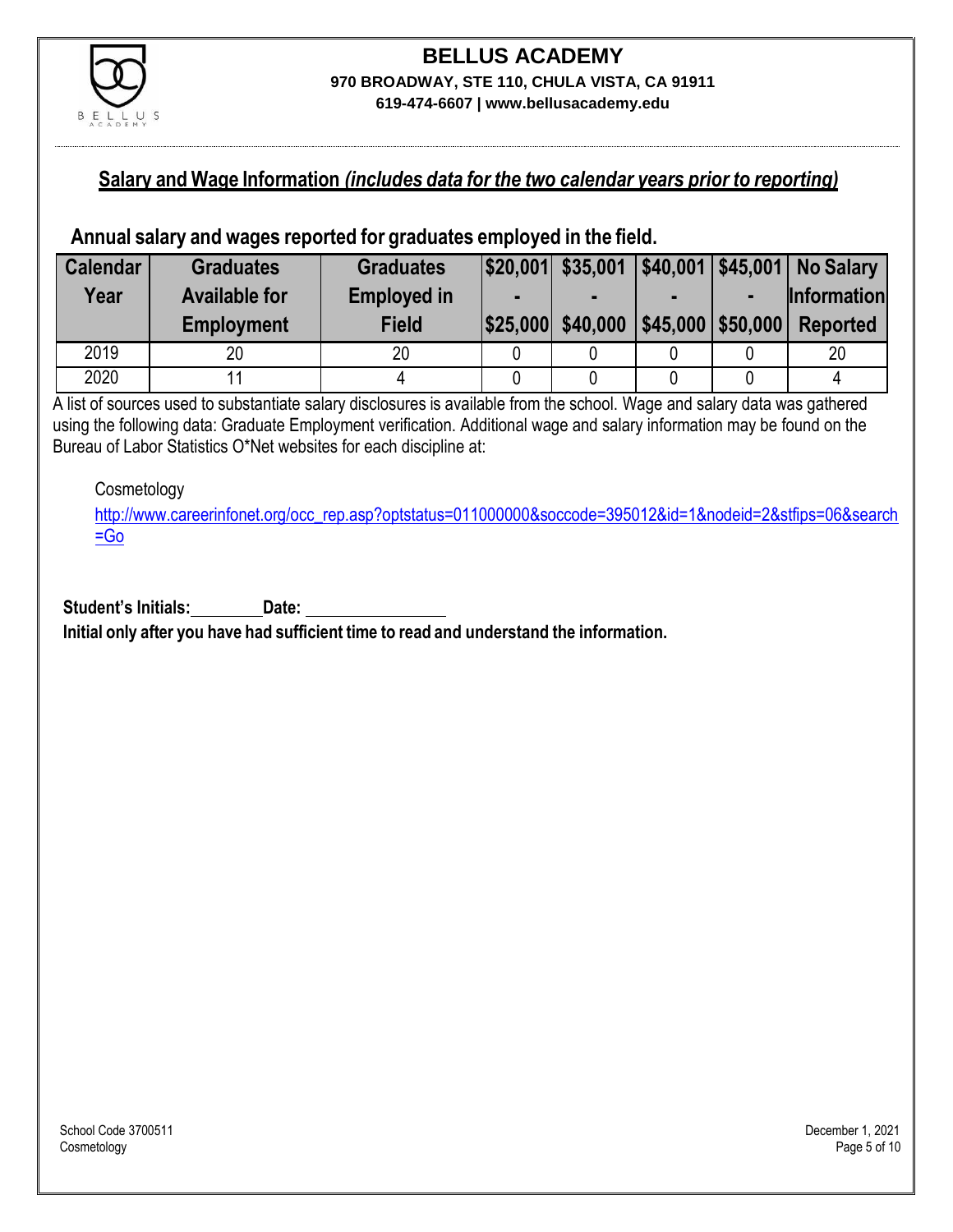

## **Cost of Educational Program**

Total charges for the program for students completing on time in 2019: **\$23,326**. Total charges may be higher for students that do not complete on time.

Total charges for the program for students completing on time in 2020: **\$23,493**. Total charges may be higher for students that do not complete on time.

**Student's Initials: Date: Initial only after you have had sufficient time to read and understand the information.**

## **Federal Student Loan Debt**

| <b>Calendar</b><br>Year(s) | Most recent three<br>year cohort default<br>rate, as reported by<br>the United State<br><b>Department of</b><br>Education. <sup>1</sup> | The percentage of<br>enrolled students<br>receiving federal<br>student loans to<br>pay for this<br>program. | The percentage of<br>graduates who<br>took out federal<br>student loans to<br>pay for this<br>program. | The average amount of<br>federal student loan<br>debt of graduates who<br>took out federal<br>student loans atthis<br>institution. |
|----------------------------|-----------------------------------------------------------------------------------------------------------------------------------------|-------------------------------------------------------------------------------------------------------------|--------------------------------------------------------------------------------------------------------|------------------------------------------------------------------------------------------------------------------------------------|
| 2019                       |                                                                                                                                         | 69.23%                                                                                                      | 80%                                                                                                    | \$5.403                                                                                                                            |
| 2020                       | 6.9                                                                                                                                     | 80.56%                                                                                                      | 88.89%                                                                                                 | \$4,090                                                                                                                            |

<sup>1</sup>The percentage of students who defaulted on their federal student loans is called the Cohort Default Rate (CDR). It shows the percentage of this school's students who were more than 270 days (9 months) behind on their federal student loans within three years of when the first payment was due. This is the most recent CDR reported by the U.S. Department of Education.

**Student's Initials: Date: Initial only after you have had sufficient time to read and understand the information.**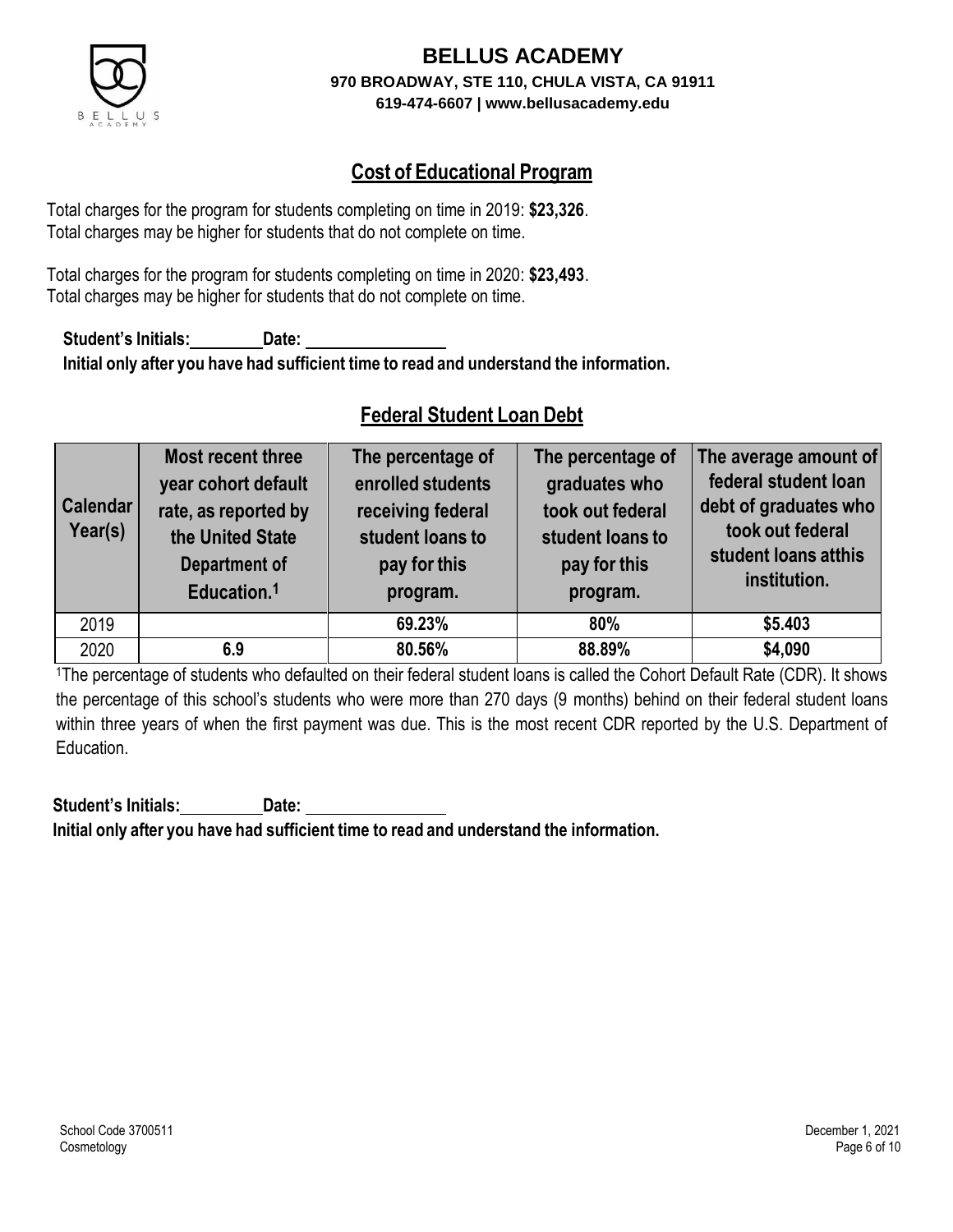

This fact sheet is filed with the Bureau for Private Postsecondary Education. Regardless of any information you may have relating to completion rates, placement rates, starting salaries, or license exam passage rates, this fact sheet contains the information as calculated pursuant to state law.

Any questions a student may have regarding this fact sheet that have not been satisfactorily answered by the institution may be directed to the Bureau for Private Postsecondary Education at 1747 N. Market Blvd, Suite 225, Sacramento, CA 95834, [www.bppe.ca.gov,](http://www.bppe.ca.gov/) toll-free telephone number (888) 370-7589 or by fax (916) 263-1897.

Student Name – Print

Student Signature Date Date

School Official Date Date Date Date Date Date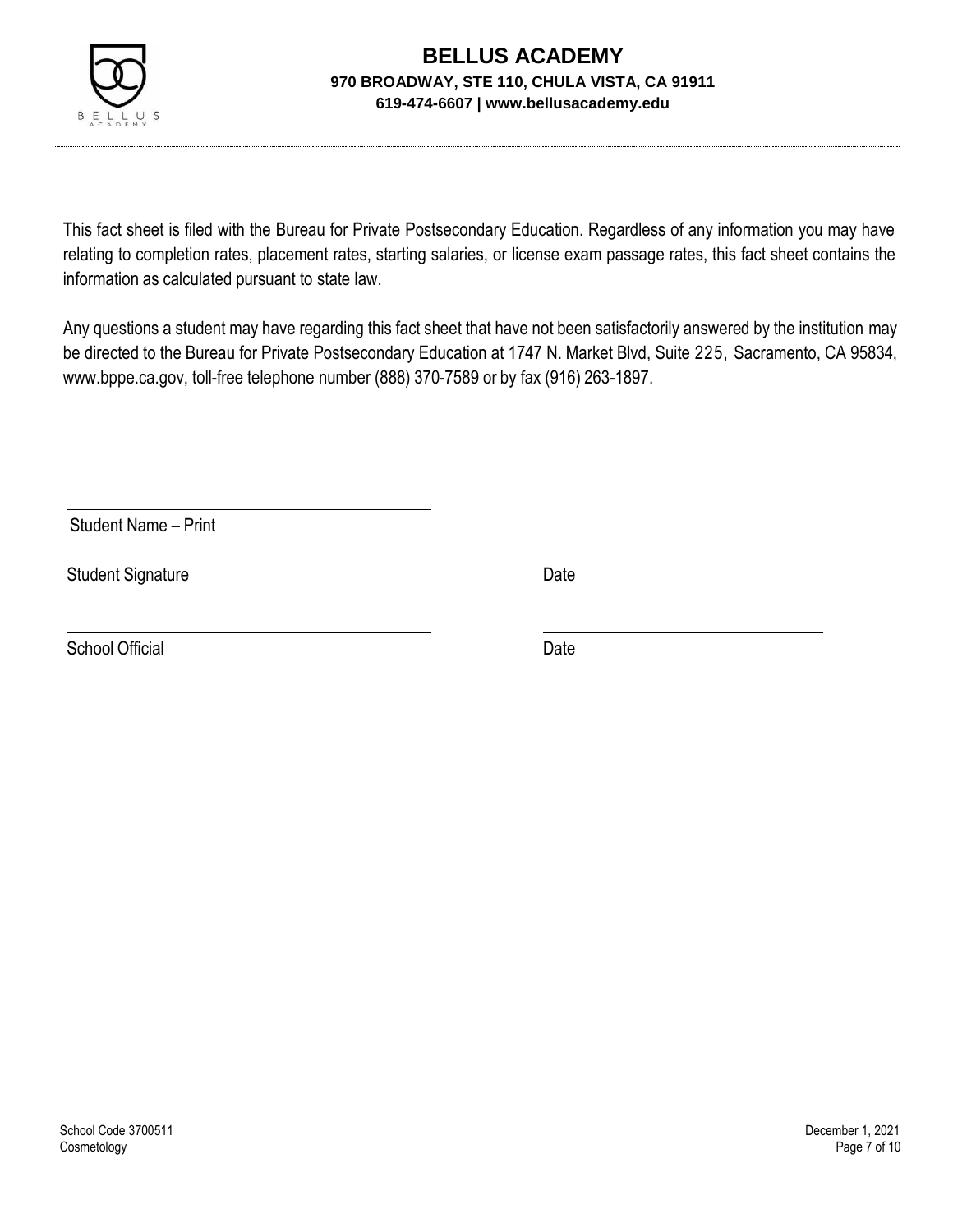

## **Definitions**

- "Number of Students Who Began the Program" means the number of students who began a program who were scheduled to complete the program within 100% of the published program length within the reporting calendar year and excludes all students who cancelled during the cancellation period.
- "Students Available for Graduation" is the number of students who began the program minus the number of students who have died, been incarcerated, or been called to active military duty.
- "Number of On-time Graduates" is the number of students who completed the program within 100% of the published program length within the reporting calendar year.
- "On-time Completion Rate" is the number of on-time graduates divided by the number of students available for graduation.
- "150% Graduates" is the number of students who completed the program within 150% of the program length (includes on-time graduates).
- "150% Completion Rate" is the number of students who completed the program in the reported calendar year within 150% of the published program length, including on-time graduates, divided by the number of students available for graduation.
- "Graduates Available for Employment" means the number of graduates minus the number of graduates unavailable for employment.
- "Graduates Unavailable for Employment" means the graduates who, after graduation, die, become incarcerated, are called to active military duty, are international students that leave the United States or do not have a visa allowing employment in the United States, or are continuing their education in an accredited or bureau-approved postsecondary institution.
- "Graduates Employed in the Field" means graduates who beginning within six months after a student completes the applicable educational program are gainfully employed, whose employment has been reported, and for whom the institution has documented verification of employment. For occupations for which the state requires passing an examination, the six months period begins after the announcement of the examination results for the first examination available after a student completes an applicable educational program.
- "Placement Rate Employed in the Field" is calculated by dividing the number of graduates gainfully employed in the field by the number of graduates available for employment.
- "Number of Graduates Taking Exam" is the number of graduates who took the first available exam in the reported calendar year.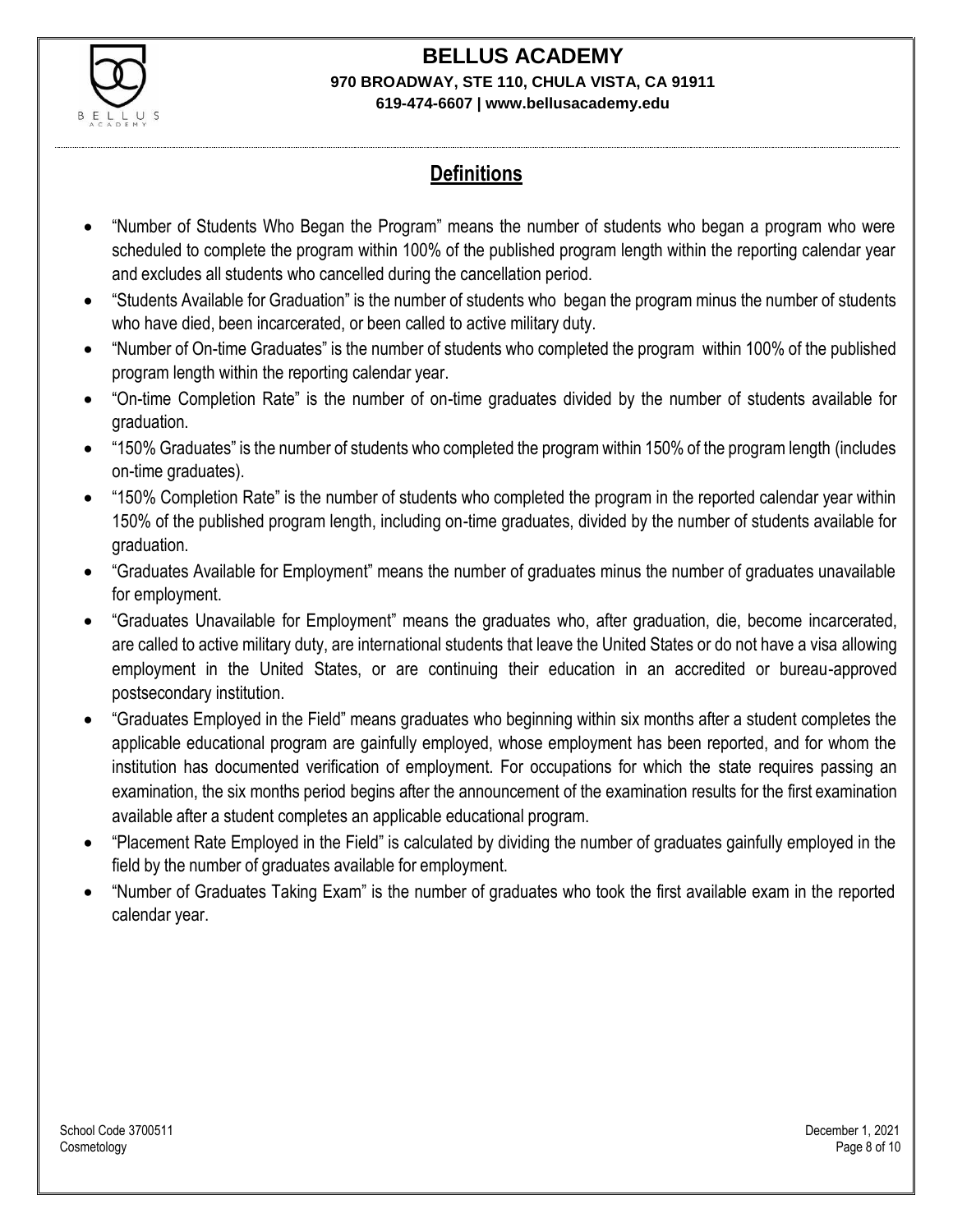

- "First Available Exam Date" is the date for the first available exam after a student completed a program.
- "Passage Rate" is calculated by dividing the number of graduates who passed the exam by the number of graduates who took the reported licensing exam.
- "Number Who Passed First Available Exam" is the number of graduates who took and passed the first available licensing exam after completing the program.
- "Salary" is as reported by graduate or graduate's employer.
- "No Salary Information Reported" is the number of graduates for whom, after making reasonable attempts, the school was not able to obtain salary information.